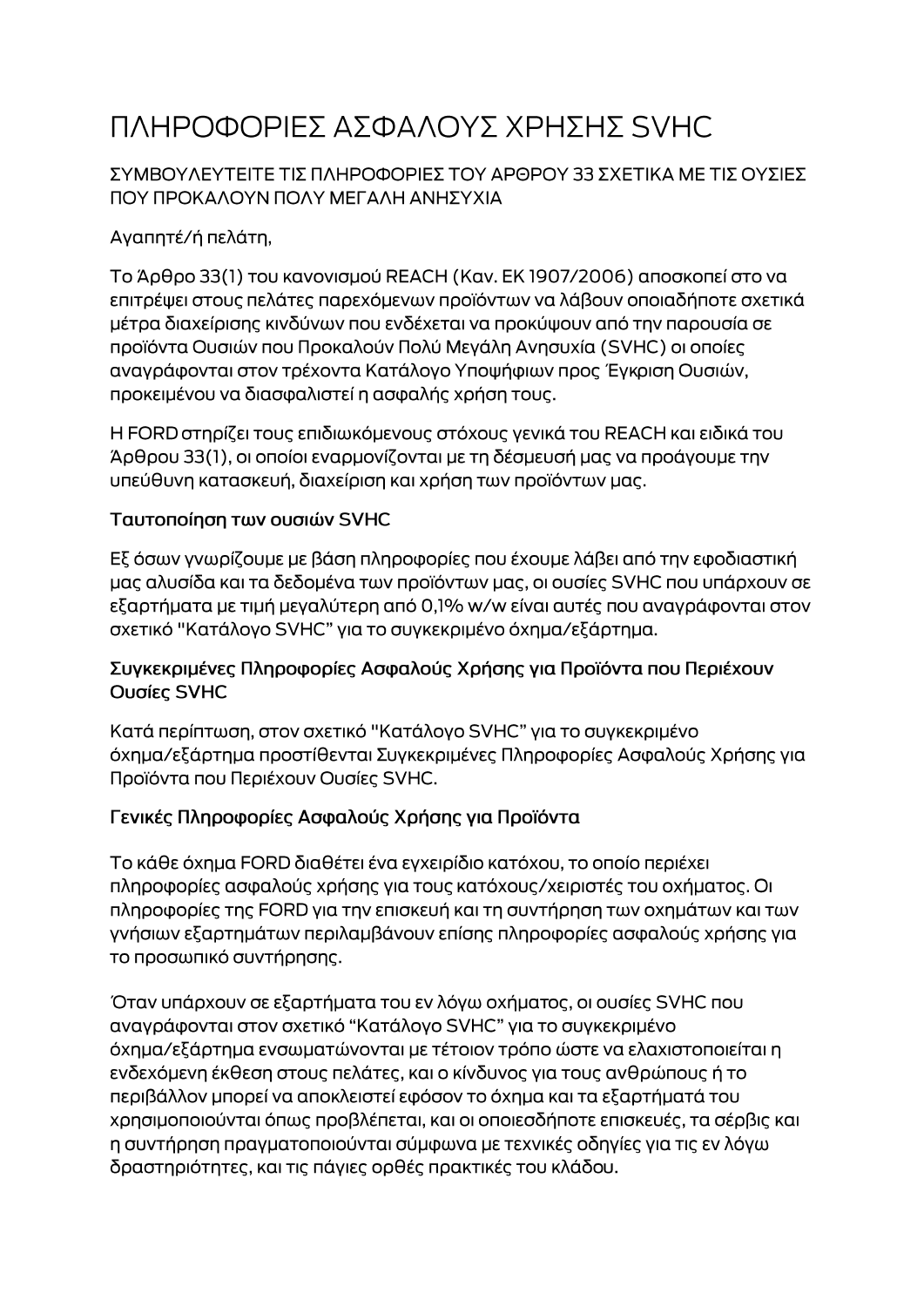Ένα όχημα που βρίσκεται στο τέλος του κύκλου ζωής του πρέπει να απορρίπτεται νόμιμα στην Ευρωπαϊκή Ένωση σε Εξουσιοδοτημένη Εγκατάσταση Επεξεργασίας (ΑΤΕ). Τα εξαρτήματα του οχήματος πρέπει να απορρίπτονται σύμφωνα με την κατά τόπο ισχύουσα νομοθεσία και τις οδηγίες της τοπικής αρχής.

# **Movτέλο: New Ford Focus**

Κατάλογος SVHC βασισμένος στον κατάλογο υποψήφιων ουσιών του Ευρωπαϊκού Οργανισμού Χημικών Προϊόντων την 1η Ιανουαρίου 2022

Συγκεκριμένες Πληροφορίες Ασφαλούς Χρήσης για Προϊόντα που Περιέχουν Ουσίες SVHC

Δεν απαιτούνται συγκεκριμένες πληροφορίες ασφαλούς χρήσης – εφαρμόστε τις Γενικές Πληροφορίες Ασφαλούς Χρήσης για Προϊόντα

| <b>Commodity</b>                                                        | <b>REACH SVHCs</b>                                          |
|-------------------------------------------------------------------------|-------------------------------------------------------------|
| <b>A/C Compressor</b>                                                   | 4,4'-Isopropylidenediphenol[80-05-7]                        |
|                                                                         | Lead[7439-92-1]                                             |
| A/C Lines, Receiver Drier and<br><b>Accumulator</b>                     | Lead[7439-92-1]                                             |
| <b>ABS/ESC Module</b>                                                   | Lead[7439-92-1]                                             |
| <b>Accessories</b>                                                      | 1,2-Dimethoxyethane[110-71-4]                               |
|                                                                         | Lead[7439-92-1]                                             |
| <b>Active and Air Suspension</b>                                        | Lead[7439-92-1]                                             |
| <b>Adaptive Cruise Control</b>                                          | Lead[7439-92-1]                                             |
| <b>Air Brakes</b>                                                       | Lead[7439-92-1]                                             |
| <b>AIS - Air Cleaner and Low</b><br><b>Pressure Ducts</b>               | Lead[7439-92-1]                                             |
| <b>AIS - High Pressure Ducts</b>                                        | Lead[7439-92-1]                                             |
| <b>Alternator</b>                                                       | Lead[7439-92-1]                                             |
| <b>Antenna</b>                                                          | Lead[7439-92-1]                                             |
| <b>Audio and Navigation Head Units</b>                                  | Lead[7439-92-1]                                             |
| <b>Badges</b>                                                           | 2-(2H-Benzotriazol-2-yl)-4,6-ditertpentylphenol[25973-55-1] |
| <b>Battery</b>                                                          | Lead[7439-92-1]                                             |
| <b>Body Moldings - Roof Rack</b>                                        | C,C'-azodi(formamide)[123-77-3]                             |
|                                                                         | Lead[7439-92-1]                                             |
| <b>Body Structure - Decklid/Liftgate</b><br>(incl Hinge/Supt)           | Lead[7439-92-1]                                             |
| <b>Body Structure - Floor Pan - Front</b><br><b>Floor and Side Sill</b> | 2-(2H-Benzotriazol-2-yl)-4,6-ditertpentylphenol[25973-55-1] |
|                                                                         | Diboron-trioxide[1303-86-2]                                 |
|                                                                         | Lead[7439-92-1]                                             |
|                                                                         | Refractory ceramic fibres[142844-00-6]                      |
| Body Structure - Floor Pan - Rear<br><b>Floor</b>                       | Lead[7439-92-1]                                             |
| <b>Body Structure - Hood Assembly</b><br>(incl Hinge/Supt)              | 2-(2H-Benzotriazol-2-yl)-4,6-ditertpentylphenol[25973-55-1] |
| <b>Brake Actuation</b>                                                  | Lead[7439-92-1]                                             |
| <b>Brake Tubes and Hoses</b>                                            | Lead[7439-92-1]                                             |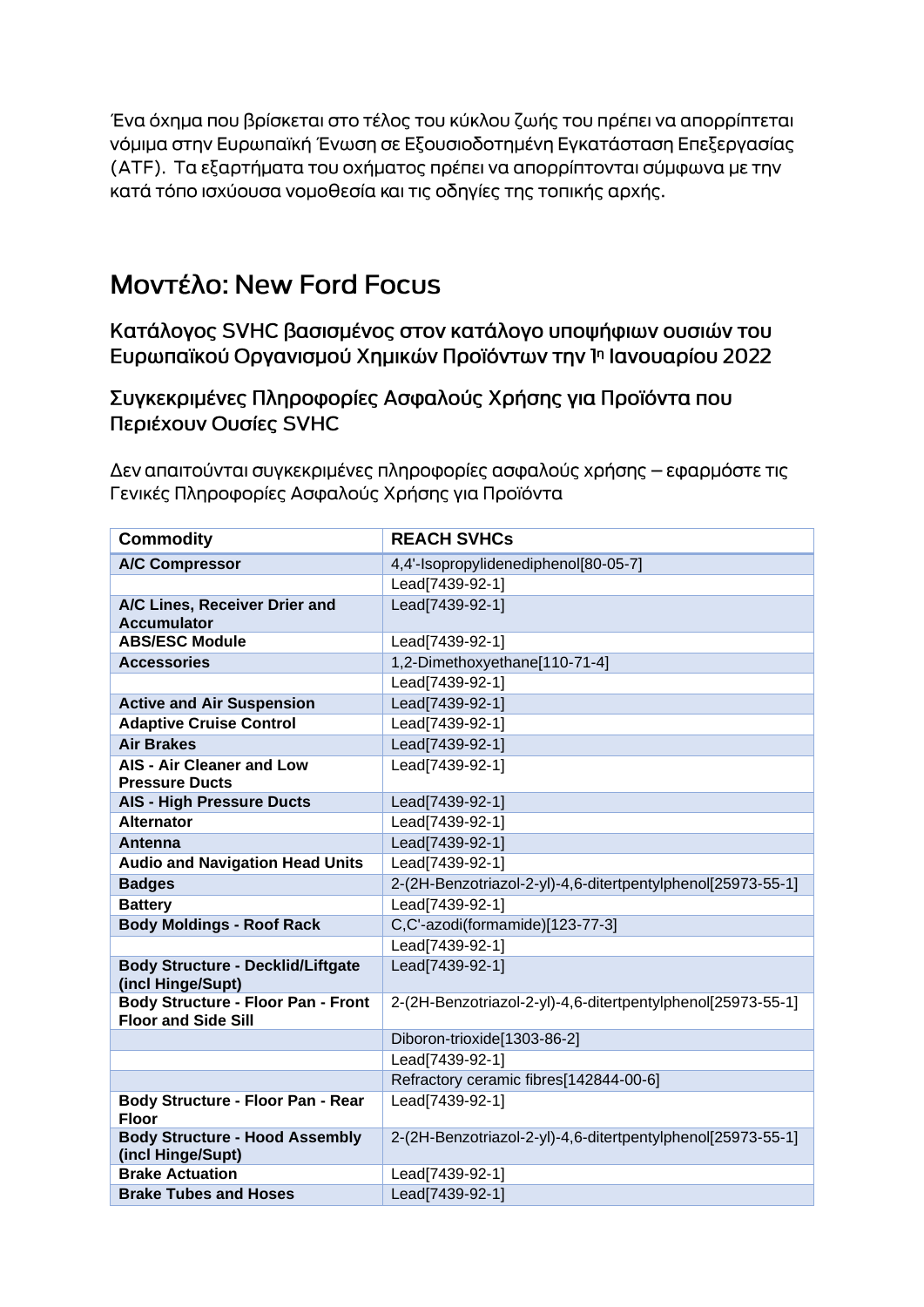| <b>Brakes - Caliper &amp; Anchor Brkt</b>                              | 2-Methylimidazole[693-98-1]                                              |
|------------------------------------------------------------------------|--------------------------------------------------------------------------|
| Assy (Front, Rear)                                                     |                                                                          |
|                                                                        | Lead[7439-92-1]                                                          |
|                                                                        | Tris(nonylphenyl)phosphite[26523-78-4]                                   |
| <b>Bumpers Beams (Un-Exposed) -</b><br><b>Front/Rear</b>               | C,C'-azodi(formamide)[123-77-3]                                          |
| <b>CCB (IP cross car beam)</b>                                         | Lead[7439-92-1]                                                          |
| <b>Charge Air Cooler</b>                                               | Lead[7439-92-1]                                                          |
| <b>CHMSL</b>                                                           | Lead[7439-92-1]                                                          |
| <b>Combined Sensing Module</b>                                         | 1,2-Dimethoxyethane[110-71-4]                                            |
| <b>Console Floor/Rear</b>                                              | 6,6'-Di-tert-butyl-2,2'-methylenedi-p-cresol[119-47-1]                   |
|                                                                        | C,C'-azodi(formamide)[123-77-3]                                          |
| <b>Control Arm and Bushing</b><br><b>Assembly</b>                      | 6,6'-Di-tert-butyl-2,2'-methylenedi-p-cresol[119-47-1]                   |
| <b>Cooling Fans</b>                                                    | Lead[7439-92-1]                                                          |
| <b>Cooling Hoses &amp; Bottles</b>                                     | Lead[7439-92-1]                                                          |
| <b>EDS Wiring Assembly &amp;</b><br><b>Components</b>                  | 4,4'-Isopropylidenediphenol[80-05-7]                                     |
|                                                                        | Lead[7439-92-1]                                                          |
| <b>EGR System (Gas/Diesel)</b>                                         | Lead[7439-92-1]                                                          |
| <b>Electro/Mechanical Devices</b>                                      | 4,4'-Isopropylidenediphenol[80-05-7]                                     |
|                                                                        | Lead[7439-92-1]                                                          |
| <b>Electronic Control Panel and CCH</b>                                | Lead[7439-92-1]                                                          |
|                                                                        | N,N-Dimethylacetamide[127-19-5]                                          |
| <b>Electronic Modules - Amplifiers</b>                                 | Lead[7439-92-1]                                                          |
| <b>Electronic Modules - Displays</b>                                   | Lead[7439-92-1]                                                          |
| <b>Electronic Modules - Door Zone</b>                                  | Lead[7439-92-1]                                                          |
| <b>Electronic Modules - Power</b><br><b>Decklid/Liftgate (PLG)</b>     | Lead[7439-92-1]                                                          |
| <b>Electronic Modules - Suspension</b>                                 | Lead[7439-92-1]                                                          |
| <b>Electronic Modules - SYNC</b>                                       | Lead[7439-92-1]                                                          |
| <b>Engine Covers and Badges</b>                                        | Lead[7439-92-1]                                                          |
| <b>Engine Sealing (Including head</b><br>gaskets)                      | Lead[7439-92-1]                                                          |
| <b>Evaporator and Blower Assemby</b><br>(HVAC Module)                  | Lead[7439-92-1]                                                          |
|                                                                        | Refractory ceramic fibres[142844-00-6]                                   |
| <b>Exhaust Cold End (Muffler &amp;</b><br><b>Output Pipe Assembly)</b> | Lead[7439-92-1]                                                          |
| <b>FEAD</b>                                                            | Lead[7439-92-1]                                                          |
| <b>Fixed Glass</b>                                                     | Lead[7439-92-1]                                                          |
| <b>Front / Rear Door Trim</b>                                          | C,C'-azodi(formamide)[123-77-3]                                          |
| <b>Fuel Injection</b>                                                  | Lead[7439-92-1]                                                          |
| <b>Fuel Lines</b>                                                      | 6,6'-Di-tert-butyl-2,2'-methylenedi-p-cresol[119-47-1]                   |
|                                                                        | Lead[7439-92-1]                                                          |
| <b>Fuel Tanks</b>                                                      | Lead[7439-92-1]                                                          |
| <b>GOR and Radiator Support</b>                                        | Lead[7439-92-1]                                                          |
| <b>Headlamp / Side Marker</b>                                          | 2-Methyl-1-(4-methylthiophenyl)-2-morpholinopropan-1-<br>one[71868-10-5] |
|                                                                        | Lead[7439-92-1]                                                          |
| <b>Headliner / Sunvisor</b>                                            | C,C'-azodi(formamide)[123-77-3]                                          |
| <b>Hinges and Checks - Side Door</b>                                   | Cobalt sulphate[10124-43-3]                                              |
| <b>I/S Mirror</b>                                                      | Lead[7439-92-1]                                                          |
| <b>Instrument Cluster</b>                                              | Lead[7439-92-1]                                                          |
| <b>Interior Lighting</b>                                               | 4,4'-Isopropylidenediphenol[80-05-7]                                     |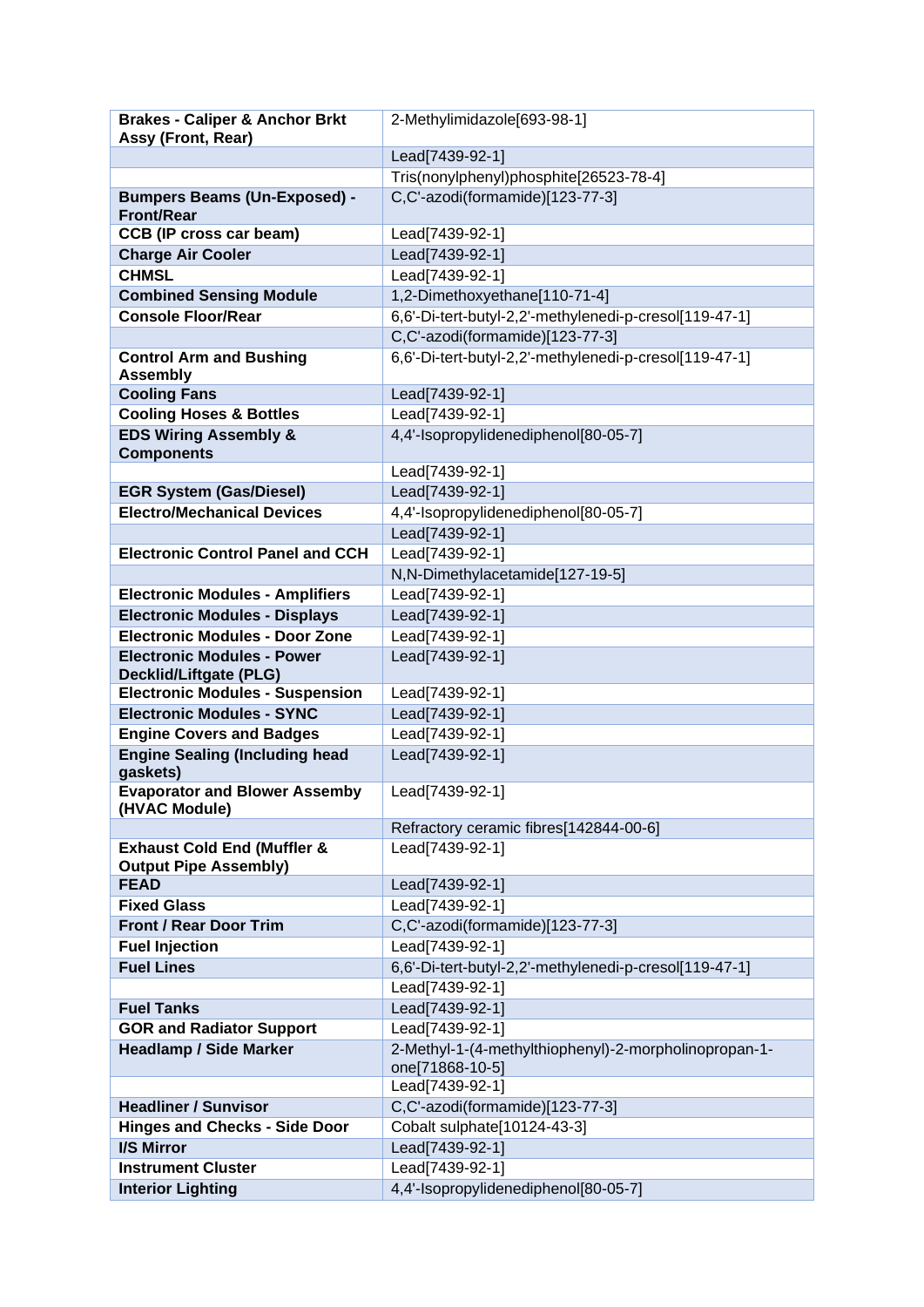|                                       | Lead[7439-92-1]                                           |
|---------------------------------------|-----------------------------------------------------------|
| <b>IP Substrate and Ducts</b>         | C,C'-azodi(formamide)[123-77-3]                           |
| Knuckle (Front, Rear)                 | Lead[7439-92-1]                                           |
| Latches - Hood, Decklid and           | Boric acid[10043-35-3]                                    |
| <b>Liftgate Latches</b>               |                                                           |
|                                       | Imidazolidine-2-thione[96-45-7]                           |
|                                       | Lead[7439-92-1]                                           |
| <b>Locks</b>                          | 1,2-Dimethoxyethane[110-71-4]                             |
|                                       | Lead[7439-92-1]                                           |
| <b>Mirrors</b>                        | Lead[7439-92-1]                                           |
|                                       | Phenol, dimethyl-, phosphate (3:1)[25155-23-1]            |
| <b>Moonroof</b>                       | Lead[7439-92-1]                                           |
| <b>Park Assist</b>                    | Lead[7439-92-1]                                           |
| <b>PATS Transceiver</b>               | Lead[7439-92-1]                                           |
| <b>PCV System</b>                     | Imidazolidine-2-thione[96-45-7]                           |
| <b>Plastic Bumpers and Fascias</b>    | C,C'-azodi(formamide)[123-77-3]                           |
| <b>Powertrain Control Module</b>      | 4,4'-Isopropylidenediphenol[80-05-7]                      |
| (PCM/EEC/ ECM)                        |                                                           |
|                                       | Lead[7439-92-1]                                           |
| <b>PT Mounts</b>                      | Lead[7439-92-1]                                           |
| <b>PT Sensors</b>                     | Lead[7439-92-1]                                           |
| PTU (FWD)                             | Lead[7439-92-1]                                           |
| <b>Rain and Daylight Sensor</b>       | 2-Methyl-1-(4-methylthiophenyl)-2-morpholinopropan-1-     |
|                                       | one[71868-10-5]                                           |
| <b>Receiver Assembly/CD (Radio)</b>   | 4-Methylcyclohexyl-1,6-dicarboxylic acid anhydride[19438- |
|                                       | $60-9$ ]                                                  |
| <b>Restraint Electronics</b>          | Lead[7439-92-1]                                           |
| <b>Sealing - Glass Runs and Belt</b>  | Lead[7439-92-1]                                           |
| <b>Moldings</b>                       |                                                           |
| <b>Seat Belts (Front and Rear)</b>    | 6,6'-Di-tert-butyl-2,2'-methylenedi-p-cresol[119-47-1]    |
|                                       | Lead[7439-92-1]                                           |
| <b>Seats - Foam - Cut and Sew</b>     | C,C'-azodi(formamide)[123-77-3]                           |
|                                       | Lead[7439-92-1]                                           |
| Seats - JIT                           | Imidazolidine-2-thione[96-45-7]                           |
|                                       | Lead[7439-92-1]                                           |
| <b>Seats - Structures</b>             | Lead[7439-92-1]                                           |
|                                       | N,N-Dimethylacetamide[127-19-5]                           |
| <b>Shifter Cables/Brackets - Auto</b> | 2-Methyl-1-(4-methylthiophenyl)-2-morpholinopropan-1-     |
|                                       | one[71868-10-5]                                           |
|                                       | C,C'-azodi(formamide)[123-77-3]                           |
|                                       | Lead[7439-92-1]                                           |
| <b>Shock Absorbers</b>                | Lead[7439-92-1]                                           |
| <b>Side and Rear Vision (BLIS)</b>    | Lead[7439-92-1]                                           |
| <b>Smart Data Link Module</b>         | Lead[7439-92-1]                                           |
| <b>Smart Junction Box &amp; Body</b>  | Diboron-trioxide[1303-86-2]                               |
| <b>Control Module (SPDJB)</b>         |                                                           |
|                                       | Lead[7439-92-1]                                           |
| <b>Speakers / Tweeters</b>            | Imidazolidine-2-thione[96-45-7]                           |
|                                       | N,N-Dimethylacetamide[127-19-5]                           |
| <b>Steering Column</b>                | Lead[7439-92-1]                                           |
| <b>Steering Gear and Linkage</b>      | 6,6'-Di-tert-butyl-2,2'-methylenedi-p-cresol[119-47-1]    |
| <b>Steering Wheel, Drive Air Bag</b>  | Lead[7439-92-1]                                           |
| Sub-Frame (Car/SUV) (Front, Rear)     | Lead[7439-92-1]                                           |
| <b>Suspension Link Components</b>     | Imidazolidine-2-thione[96-45-7]                           |
| <b>Switches - General Use</b>         | Lead[7439-92-1]                                           |